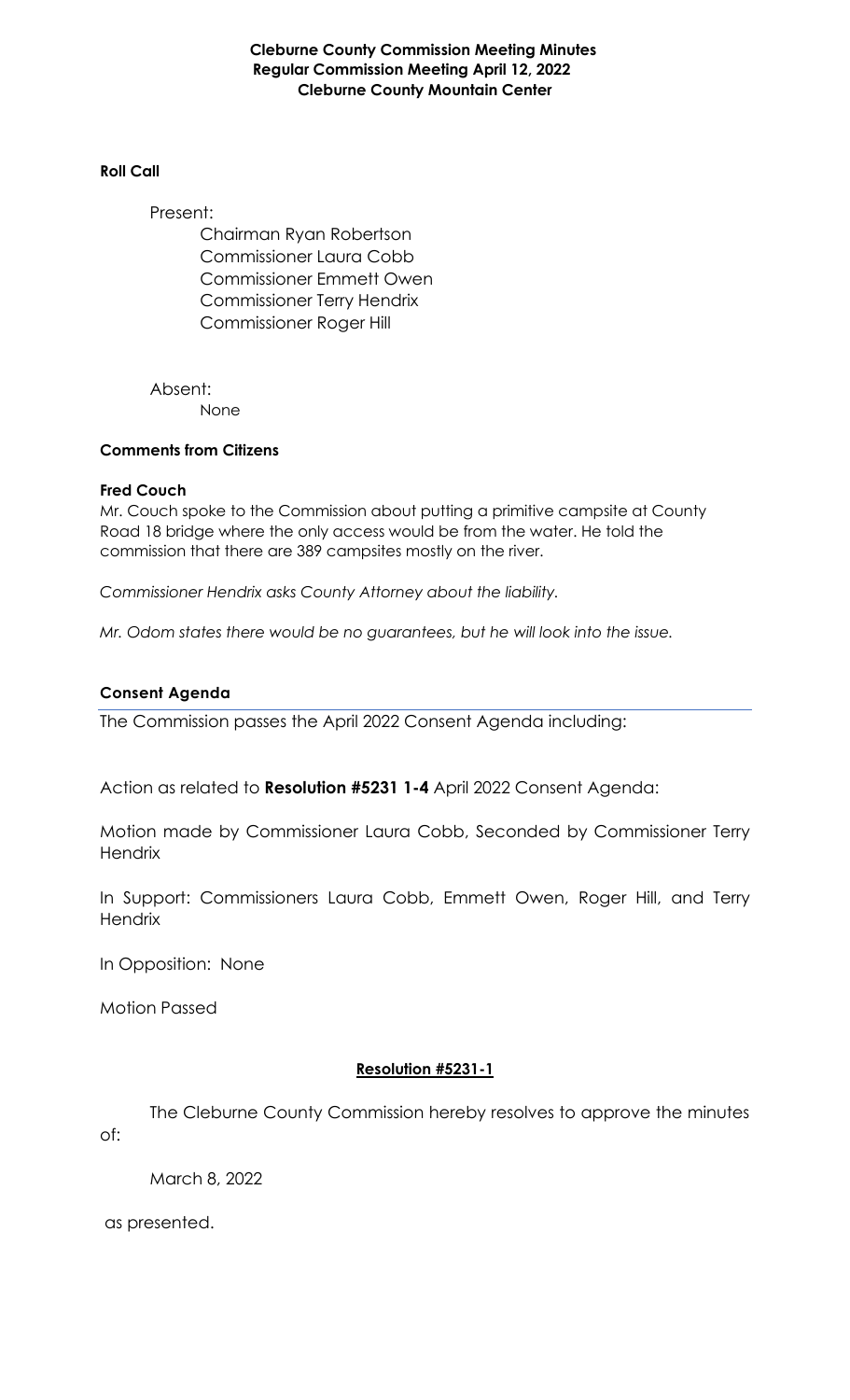The Cleburne County Commission recognizes the following board appointment statuses as of this meeting:

## **Vacancies:**

DHR Board (2)

#### **Resolution #5231-3**

Whereas, the Cleburne County Administrator has requested the purchase of a laptop, to be used only for County business;

Whereas, the Cleburne County Commission recognizes the need for a laptop, to allow for access to the server and continue work during travel times or as necessary;

Whereas, a quote has been received, for approximately \$1250, for purchase from the state bid list;

Therefore, the Cleburne County Commission agrees to the purchase of the laptop to be used by the County Administrator.

## **Resolution #5231-4**

WHEREAS, Cleburne County Commission in Cleburne County, Alabama wishes to submit a request to the Alabama Department of Economic and Community Affairs (ADECA) for a Formal Amendment to CDBG CY-CM-PF-20-009 For the Cleburne County Water Authority to conduct a water system extension: and

Whereas, official authorization of the Formal Amendment is required, and

Whereas, no additional matching funds will be required to accomplish the activities associated with the Formal Amendment, and

Whereas, the Cleburne County Commission understands that the proposed amendment activities must also be properly carried out in a timely and expeditious manner in order to complete the project, and

Now therefore be it resolved, by the Cleburne County Commission that the above Formal Amendment be adopted and that Ryan Robertson, Chairman is hereby authorized and empowered to sign all necessary forms and assurances related to the Formal Amendment, and

Be it further resolved, that the Cleburne County Commission agrees to maintain the proposed improvements and covenants that it has an adequate number of employees and equipment to maintain the activities in an appropriate manner.

#### **New Business:**

## **A. Community College Month**

Action as related to **Resolution #5232** Community College Month

Motion to amend made by Commissioner Laura Cobb, Seconded by Emmett Owen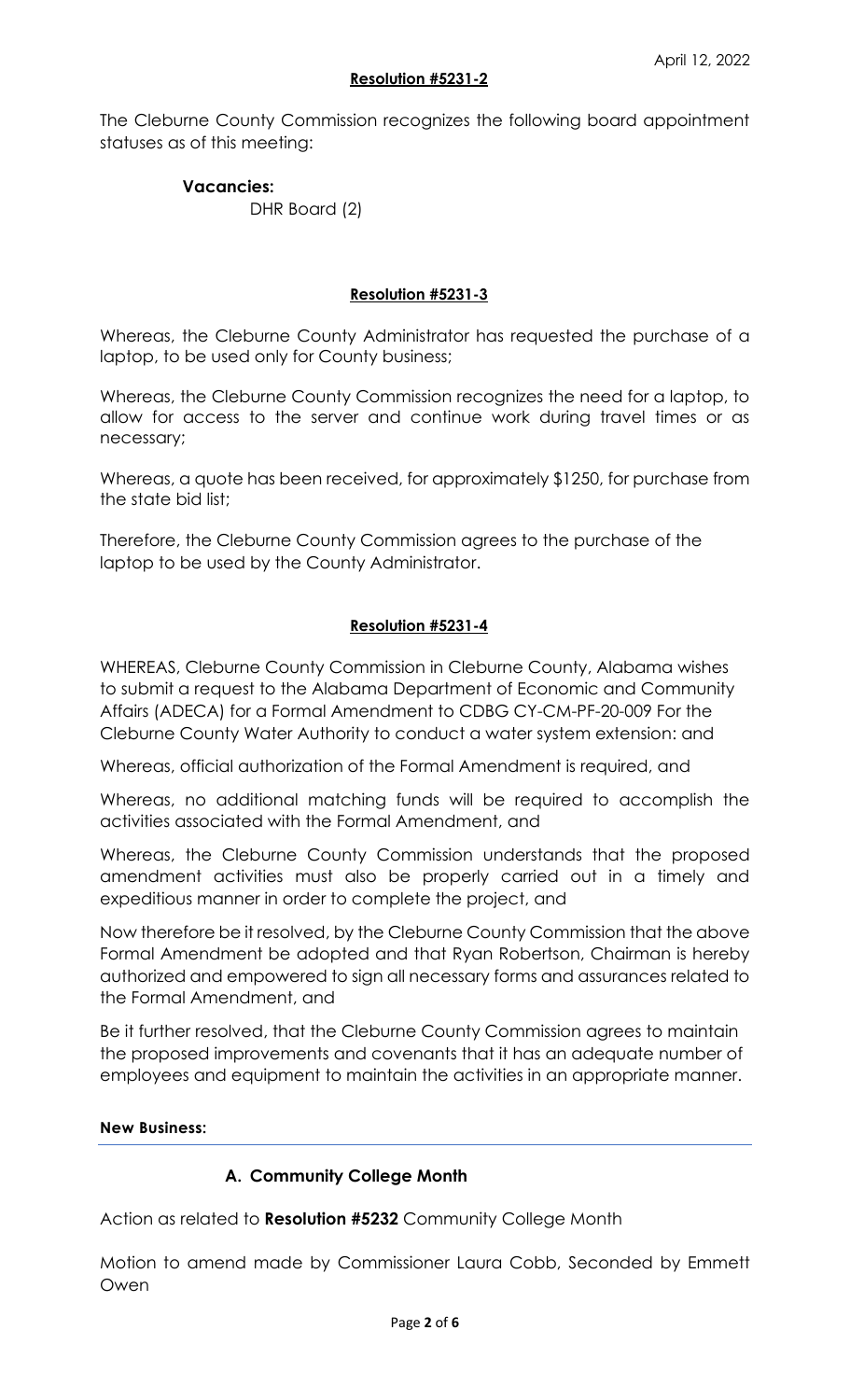In Support: Commissioners Laura Cobb, Emmett Owen, Terry Hendrix, and Roger Hill

In Opposition: None

#### **Resolution #5232**

WHEREAS, Alabama's public community college system is the State's largest system of higher education and is Alabama's most affordable and accessible system of higher education; and

WHEREAS, the three foundational pillars of the Alabama Community College System – academic transfer, workforce development and adult education – enable ACCS to make a positive impact on people served annually and the great people of the State of Alabama; and

WHEREAS, a unified network of 24 community and technical colleges and more than 130 locations, ACCS is firmly planted within easy reach of every community in the state; and

WHEREAS, in 2021, the Alabama Community College System offered 303 degree and certificate programs, served more than 144,000 people (95% of them being from Alabama) and awarded 34,480 credentials; and

WHEREAS, Gadsden State Community College is a part of ACCS serving over 4,000 students in Calhoun, Cleburne, Cherokee, Etowah, and St. Clair counties and offering 70-plus programs that require two years or less to complete and prepares graduates for direct entry into the workforce; and

WHEREAS, Gadsden State Community College offers dual enrollment opportunities through the ACE Institute, which provides high-achieving students with rigorous courses beyond those offered at the secondary level, increasing college access to those who would not otherwise be college bound and preparing them for high-wage, high-demand occupations; and

WHEREAS, Gadsden State Community College and ACCS utilize the Statewide Articulation and Transfer Reporting System to assure the transfer of academic work toward a bachelor's degree at four-year institutions since the articulation agreement's inception in 1998; and

WHEREAS, Gadsden State Community College offers adult education programs, skills training, and continuing education to working-age adults to enhance their skills and earn gainful employment; and

WHEREAS, Gadsden State Community College remains committed to its mission of preparing students from all backgrounds for success through quality education, innovative workforce development and inclusive community and global engagement; and

WHEREAS, April is recognized nationally as Community College Month; and

WHEREAS, ACCS Chancellor Jimmy Baker and GSCC President Dr. Kathy Murphy recommend this action:

NOW, THEREFORE, BE IT RESOLVED, That the Cleburne County Commission hereby recognizes the accomplishments of Alabama's public community College system, including Gadsden State, as it continues to fulfill its unique and distinctive mission of providing a unified system of institutions delivering accessible, affordable, and superior educational opportunities and workforce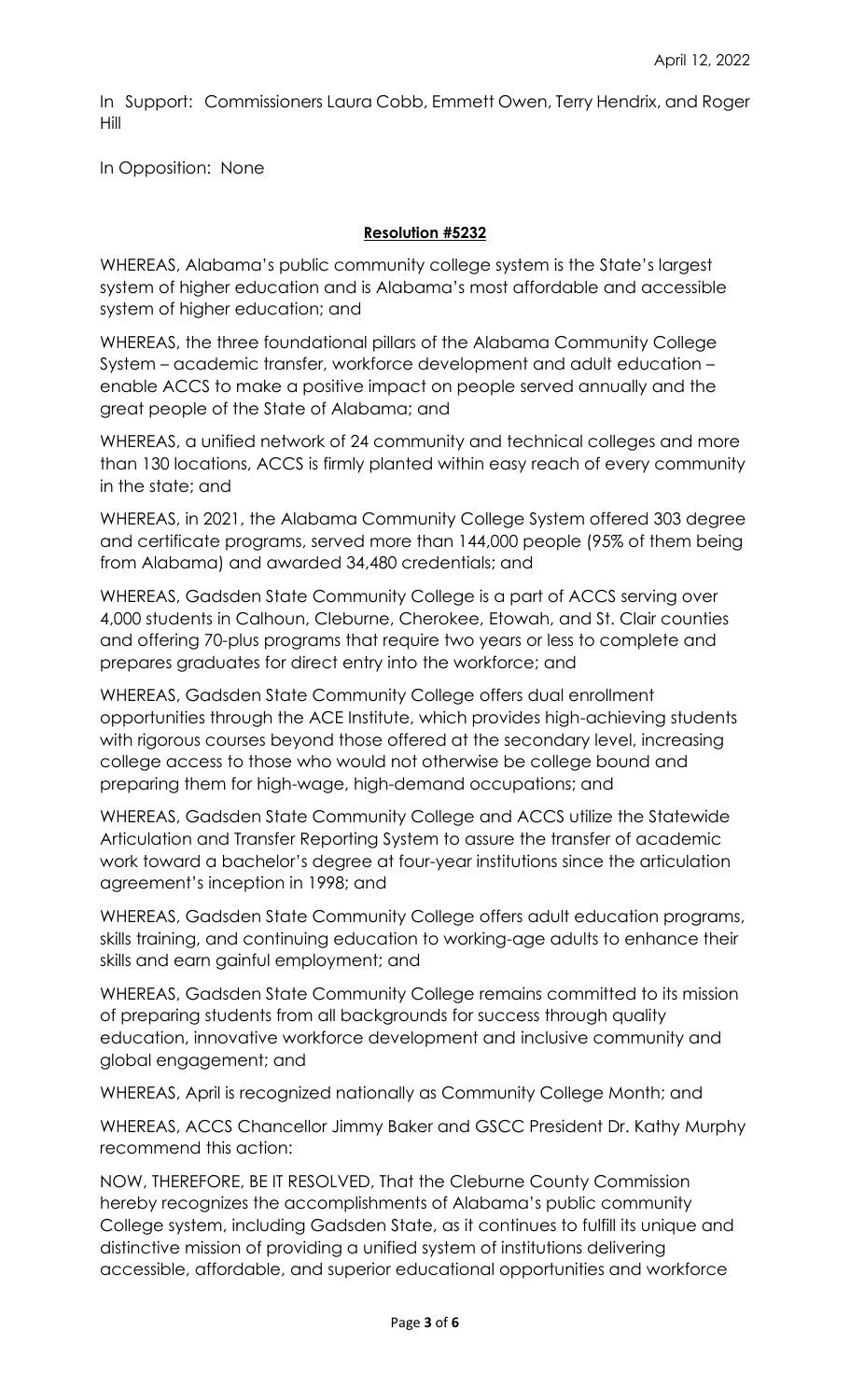BE IT FURTHER RESOLVED, That the Cleburne County Commission hereby proclaims April as National Community College Month in Alabama and urges all Alabamians and business industry leaders, who are committed to developing Alabama's academic transfer and workforce for the 21st century, to use and support local community colleges.

# **B. Fuel Tanks**

Action as related to **Resolution #5233** Fuel Tanks

Motion made by Commissioner Terry Hendrix, Seconded by Commissioner Emmett Owen

In Support: Commissioners Laura Cobb, Emmett Owen, Roger Hill, and Terry **Hendrix** 

In Opposition: None

*Commissioner Cobb states it would have to be controlled of who and when can access.*

*Commissioner Owen requests that it be covered for weather purposes.*

## **Resolution #5233**

Whereas, the Cleburne County Commission realizes the fuel cost due to inflation;

Whereas, fuel can be purchased at a lower price, if purchased in large quantities;

Whereas, having a fuel tank owed by the County could possibly save the County money;

Therefore, the Cleburne County Commission herby asks that County Engineer, Lee Estes, research fuel tank design options and the cost involved.

## **C. Litter Pick Up**

Action as related to **Resolution #5234** Litter Pick Up

Motion to table made by Commissioner Laura Cobb, Seconded by Commissioner Emmett Owen

In Support: Commissioners Laura Cobb, Emmett Owen, and Terry Hendrix

In Opposition: Commissioner Roger Hill

*Commissioner Hendrix asks for the wording to say all "paved roads" rather than "all roads".*

*Commissioner Owen asks to check to see about using ARPA money.*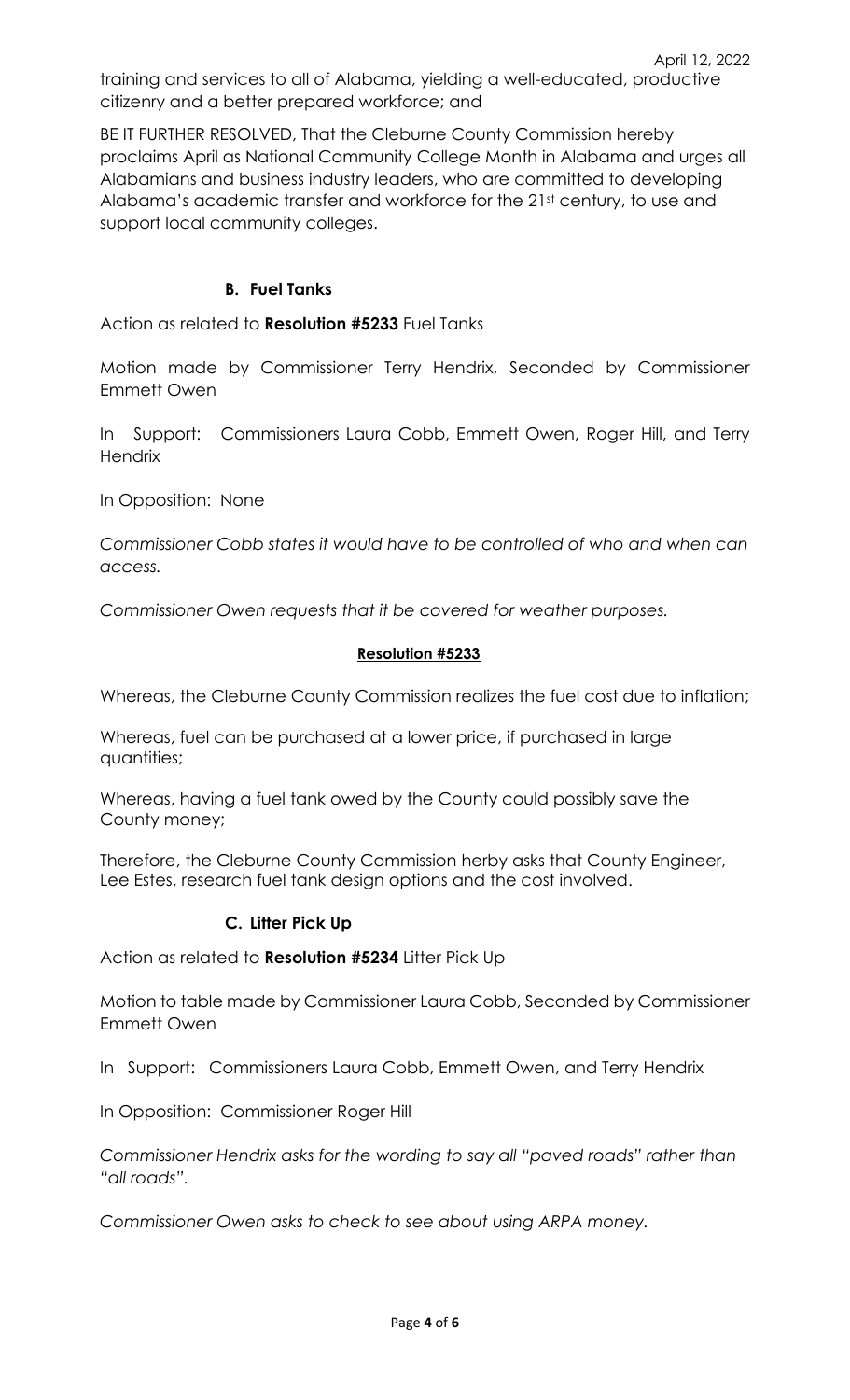#### **Resolution #5234**

Whereas, the Cleburne County Commission recognizes that there is a serious problem with litter piling up on some County Roads;

Whereas, the County Engineer was asked to prepare specifications and obtain proposals for bids concerning litter pickup;

Whereas, the County Engineer previously stated that he had gotten a quote of \$40,000 for 160 miles, picked up two times or \$60,000 for 175 miles (all roads) picked up once;

Therefore, the Cleburne County Commission resolves to have litter picked up along all County roads, one time, at a cost of \$60,000.

*Commissioner Hendrix states there is a \$15,000 bid for vehicle maintenance and that the Sheriff refuses to use Engineer Maintenance unless they have a certified mechanic. He also updates the Commission on speaking with Sonny Brasfield about the watersheds.* 

*Commissioner Owen updates the Commission about the black Explorer and states that it needs to possibly have a new transmission.*

*The Commission suggested that County Administrator Lisa Copeland drive the Black Explorer at least once a week once it is fixed.*

#### **Reports from staff:**

- *A.* County Administrator Lisa Copeland no updates.
- *B.* County Engineer Lee Estes no updates.
- *C.* County Attorney Jason Odom has no updates.

#### **Old Business:**

There is no Old Business to discuss.

No further Old Business to attend to this meeting.

Action as related to **Resolution #5235**

Motion made by Commissioner Emmett Owen, Seconded by Commissioner Terry **Hendrix** 

In Support: Commissioners Laura Cobb, Emmett Owen, Terry Hendrix, and Roger Hill

In Opposition: None

Motion Passed